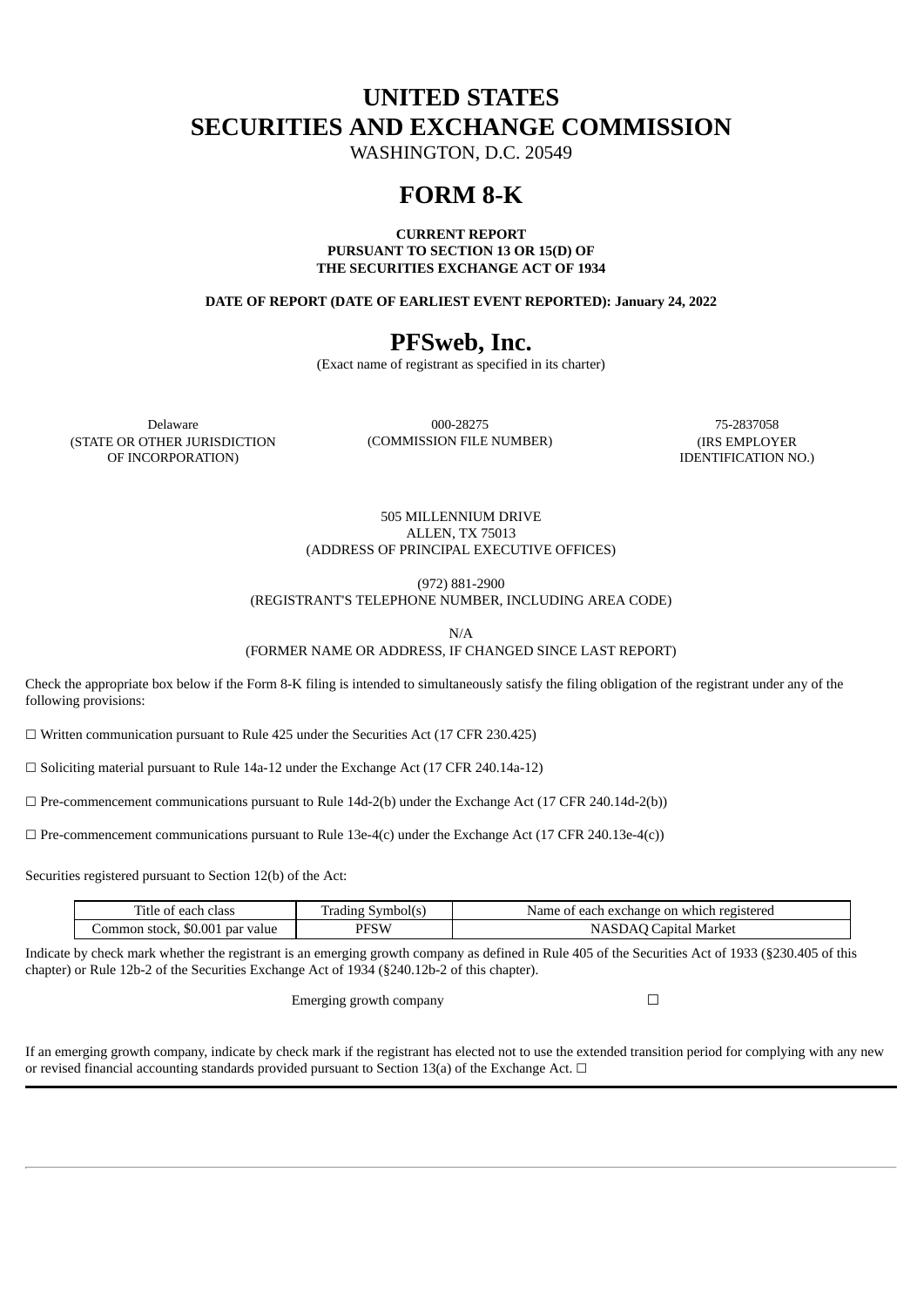#### **INFORMATION TO BE INCLUDED IN THE REPORT**

#### ITEM 5.02 Departure of Directors or Certain Officers; Election of Directors; Appointment of Certain Officers; Compensatory Arrangements of **Certain Officers.**

#### **Appointment of Chief Operating Officer**

On January 18, 2022, PFSweb, Inc. (the "Company") appointed Zach Thomann as the Company's Chief Operating Officer. Mr. Thomann will continue to serve as the President of Priority Fulfillment Services, Inc., a wholly-owned subsidiary of the Company and continues to serve as Executive Vice President of the Company.

Mr. Thomann, age 40, has been employed by the Company since 2003 and served as Executive Vice President and President of the PFS Operations business unit since 2021, Executive Vice President and General Manager of the Company's PFS Operations business unit from 2018 through 2021, Senior Vice President and General Manager of the Company's PFS Operations business unit from 2017-2018, Senior Vice President and General Manager of the Company's Omni-Channel Operations from 2016 to 2017, Vice President and General Manager of the Company's Omni-Channel Operations from 2015 to 2016, Vice President of Program Management from 2013 to 2015, Director of Program Management from 2012 to 2013 and held various program management and client implementation roles at the Company from 2003 to 2012.

In his roles with the Company, Mr. Thomann will receive an annual base salary of \$475,000. He will be eligible for a cash award under the Company's annual incentive plan consistent with his existing employment agreement (filed with the SEC with the Company's quarterly report on Form 10- Q filed on August 7, 2020). In light of Mr. Thomann's efforts and contributions to advance the sale of our LiveArea business unit last year and the growth of the Company, the Company will pay Mr. Thomann the calendar year 2021 short-term incentive plan awards, including cash and stock, at the 2021 target level performance award level amounts of \$126,750 and 17,928 shares, respectively, upon the earlier of April 15, 2022 or the completion of a strategic transaction involving the Company. Further, in order to incentivize Mr. Thomann to remain with the Company and continue his efforts to maximize the value of the Company, including exploring and acting on strategic alternatives in relation to the Company, the Company has entered into a new transaction retention bonus agreement with Mr. Thomann (a "Retention TRBA") whereby he will receive a \$250,000 retention cash bonus to be paid on or before January 31, 2022, subject to a claw back in the event Mr. Thomann voluntarily separates or leaves the Company prior to December 31, 2022, unless a strategic transaction is completed prior to such date, in which case such Retention TRBA bonus shall be vested in full. The foregoing description of the Retention TRBA with Mr. Thomann does not purport to be complete and is subject to, and qualified in its entirety by, the full text of the Retention TRBA, a copy of which is filed herewith as Exhibit 5.2. The Company has previously entered into a transaction bonus agreement ("TRBA") with Mr. Thomann (as disclosed in the Company's Form 8-K filed with the SEC on July 6, 2021 substantially in the form filed as an exhibit with the Company's Form 8-K filed with the SEC on August 27, 2021 ("August 8-K")) and the parties have agreed to modify such prior TRBA to extend the date under which the transaction bonus will be paid to Mr. Thomann upon the later date of a strategic transaction closing or December 31, 2022 and in connection with such strategic transaction that the value of the transaction bonus will be modified to .305% of the transaction value as described in the August 8-K.

Mr. Thomann has no family relationships with any director or executive officer of the Company, and there are no arrangements or understandings with any person pursuant to which he was appointed Chief Operating Officer of the Company. In addition, there have been no transactions directly or indirectly involving Mr. Thomann that would be required to be disclosed pursuant to Item 404(a) of Regulation S-K under the Securities Exchange Act of 1934, as amended (the "Exchange Act") .

#### **Resignation of Chief Accounting Officer**

Effective as of January 18, 2022, Stephanie DelaCruz, Chief Accounting Officer and Controller, resigned her position with the Company. Ms. DelaCruz has accepted a job opportunity with another company.

#### **ITEM 7.01 Regulation FD Disclosure**

On January 24, 2022, the Company issued a press release regarding the appointment of Mr. Thomann. A copy of the press release is furnished as Exhibit 99.1 to this Current Report on Form 8-K.

The information presented in Item 7.01 of this Current Report on Form 8-K and Exhibits 99.1 shall not be deemed to be "filed" for purposes of Section 18 of the Exchange Act, or otherwise subject to the liabilities of that section, unless the Company specifically states that the information is to be considered "filed" under the Exchange Act or specifically incorporates it by reference into a filing under the Securities Act of 1933, as amended, or the Exchange Act.

#### **ITEM 9.01 Financial Statements and Exhibits.**

(d) *Exhibits*.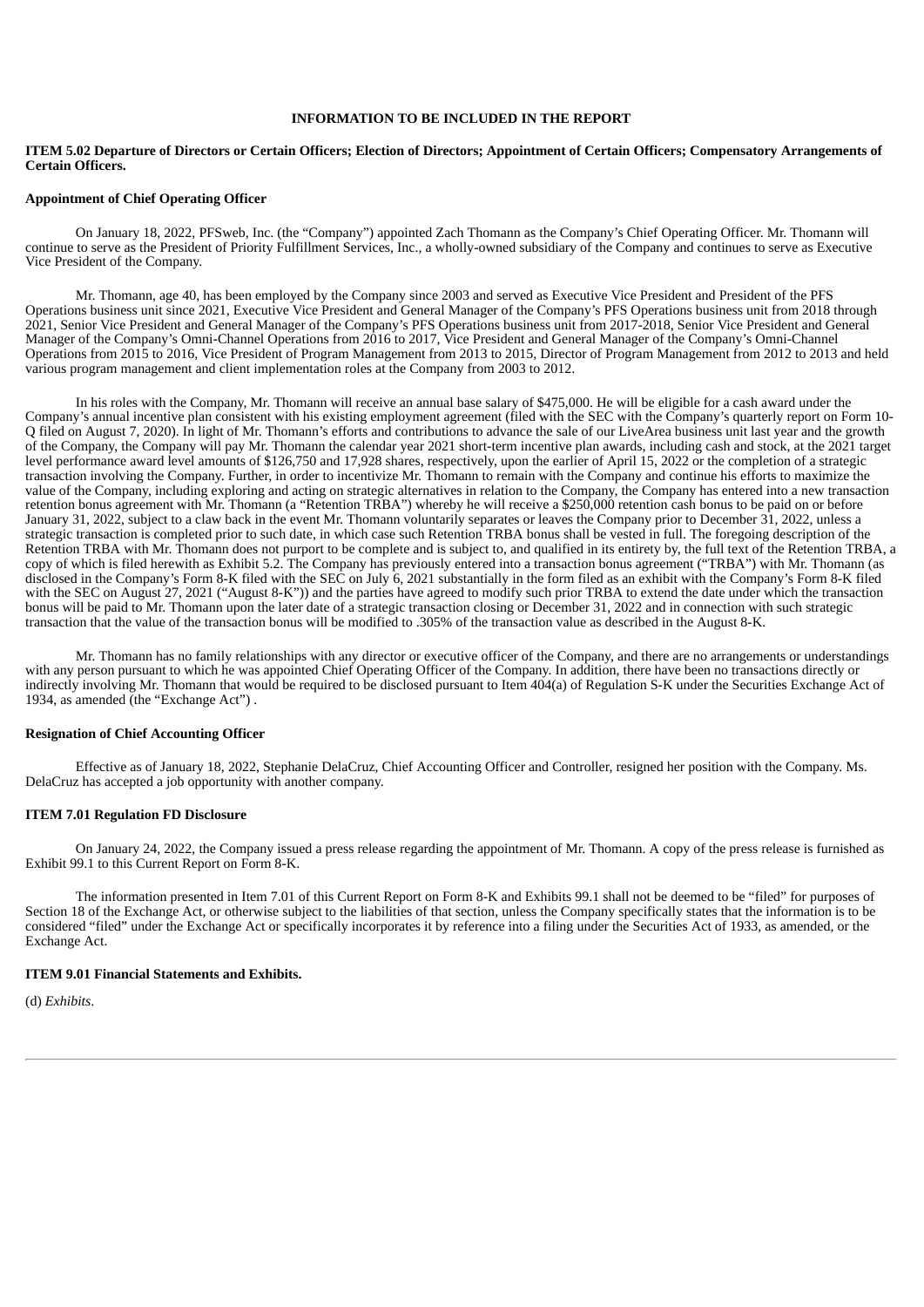| <b>Exhibit No.</b> | Description                                                                                                                               |
|--------------------|-------------------------------------------------------------------------------------------------------------------------------------------|
| 5.2                | Transaction Retention Bonus Agreement by and between Zach Thomann and Priority Fulfillment Services, Inc. dated as of January 18,<br>2022 |
| 99.1               | <b>Press Release Issued January 24, 2022</b>                                                                                              |
| 104                | Cover Page Interactive Data file, formatted in Inline XBRL                                                                                |

*Cautionary Note Regarding Forward-Looking Statements*. This Current Report on Form 8-K and the press release contain forward-looking statements which involve certain risks and uncertainties that could cause actual results to differ materially from those expressed or implied by these statements.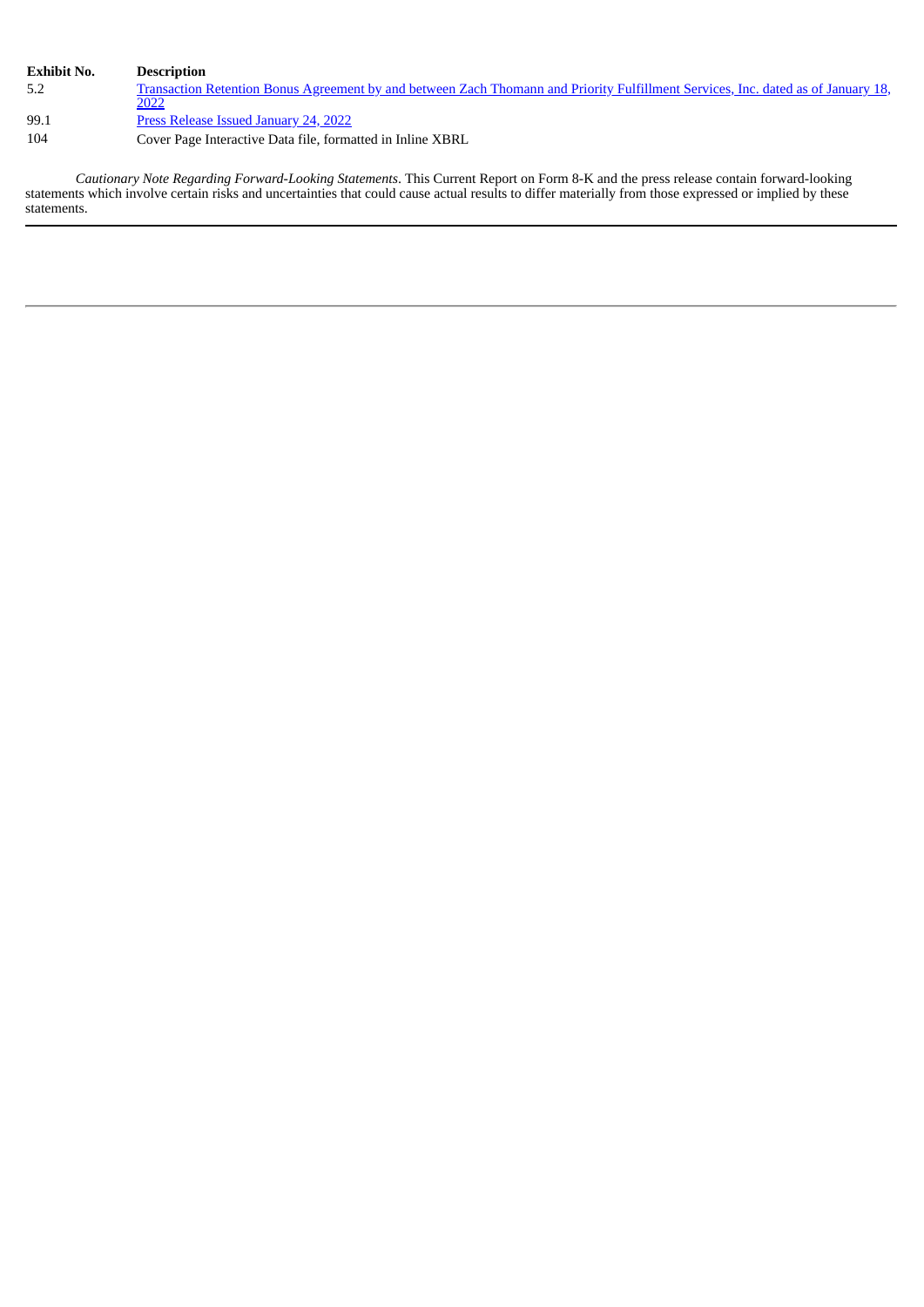#### **SIGNATURE**

Pursuant to the requirements of the Securities Exchange Act of 1934, the registrant has duly caused this report to be signed on its behalf by the undersigned hereunto duly authorized.

#### **PFSweb, Inc.**

Dated: January 24, 2022 By: /s/ Thomas J. Madden

Thomas J. Madden Executive Vice President, Chief Financial Officer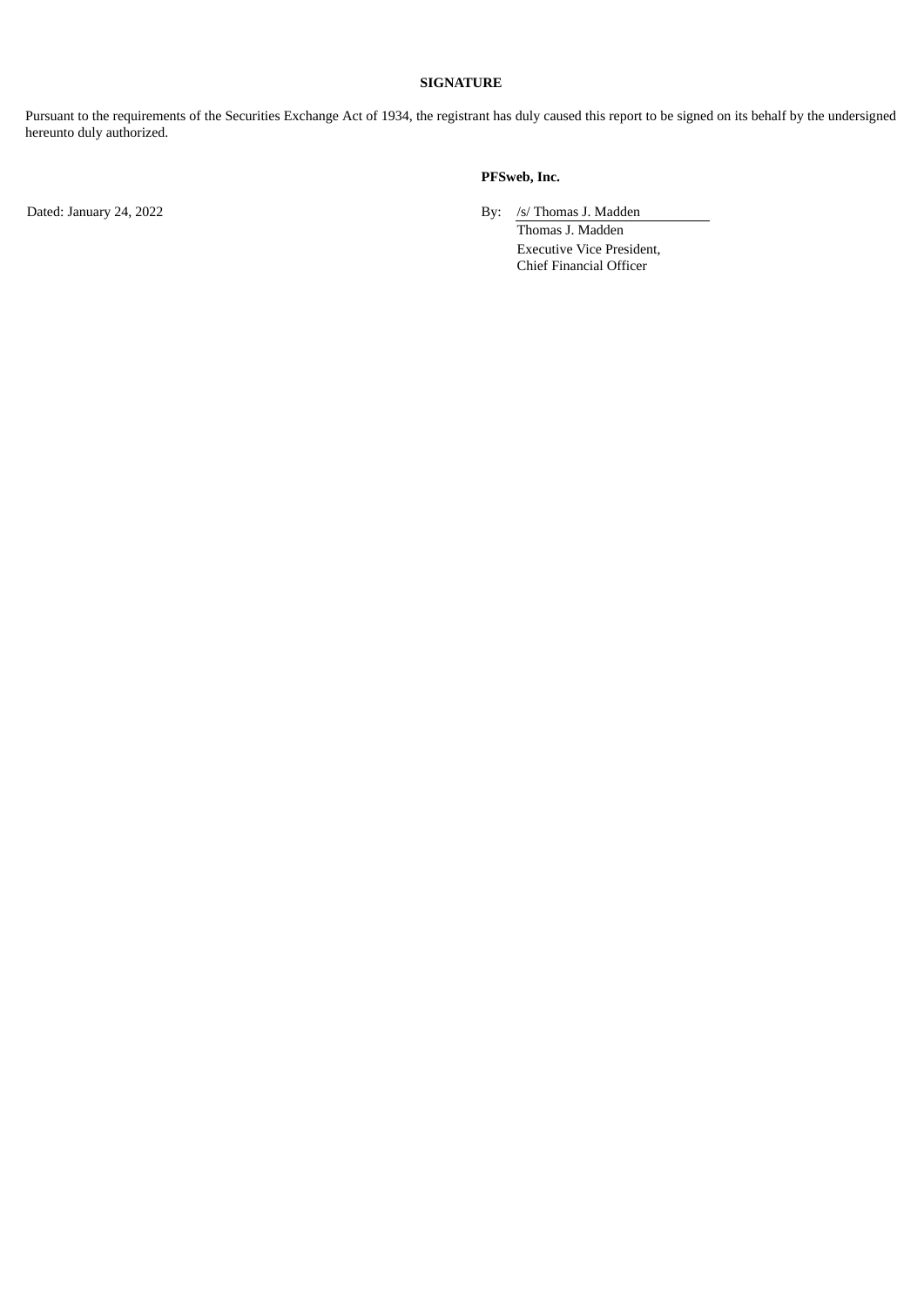#### **TRANSACTION RETENTION BONUS AGREEMENT**

<span id="page-4-0"></span>This Transaction Retention Bonus Agreement (this "Agreement"), dated as of January 18, 2022 (the "Effective Date"), is by and between Zach Thomann (the "Executive"), PFSweb, Inc., ("PFSW") and Priority Fulfillment Services, Inc. (the "Company") (each a "Party," and collectively, the "Parties").

WHEREAS, PFSW is currently exploring potential strategic alternatives, which may involve a transaction that could result in a Change of Control (as defined below) (a "Transaction") with respect to the Company pursuant to a definitive transaction agreement (a "Transaction Agreement");

WHEREAS, the continuing efforts of the Executive are necessary to the successful performance of the ongoing operations of the Company and its subsidiaries and, should the Board of Directors of the Company (the "Board") authorize the Company to enter into any such Transaction, would be necessary to the successful negotiation and execution of a Transaction Agreement and consummation of the transactions contemplated by any such Transaction Agreement (the "Closing"); and

WHEREAS, as an inducement to the Executive to remain employed by the Company through the earlier to occur of the Closing of a Transaction or December 31, 2022, the Company has determined that the Executive shall be entitled to receive a retention bonus on the terms and conditions described herein.

NOW, THEREFORE, in consideration of the mutual promises made herein, the Parties hereby agree as follows:

#### 1. **Transaction Bonus**.

(a) In connection with the potential Transaction as an inducement to the Executive to remain employed by the Company through the Closing of one or more Transactions or December 31, 2022, the Company approved the granting of a retention bonus (the "Retention Bonus") in cash in an amount equal to \$250,000 in single lump-sum payment to be paid by January 31, 2022, subject to (i) the Executive actively supporting and working toward the execution of a Transaction Agreement and the completion of all of the requirements necessary to consummate a Transaction through to a Closing, and (ii) the Executive continuing to be employed in good standing by the Company or PFSW, as the case may be, from the Effective Date through the earlier of (x) a Closing of a Transaction or (y) December 31, 2022. In the event the Executive fails to adhere to the above conditions and/or voluntarily separates from the Company prior to meeting the conditions hereof, Executive shall repay such Retention Bonus to the Company upon fifteen days' notice. The Company reserves the right to withhold payment of any sums due to Executive until such Retention Bonus is repaid to the Company and/or to be deducted from Executive's final paycheck, to the extent permitted by applicable federal, state, or local law.

For the purposes of this Agreement, "Change of Control" means the merger or consolidation of the Company with, or the sale of all or substantially all of the assets of the Company to, any other corporation or other entity, in each case, unless, following such merger, consolidation or sale (A) the voting securities of the Company outstanding immediately prior thereto continue to represent (either by remaining outstanding or by being converted into voting securities of the surviving or purchasing entity (the "Surviving Entity")) more than fifty percent (50%) of the combined voting power of the voting securities of the Company or the Surviving Entity outstanding immediately after such merger, consolidation or sale; and (B) at least a majority of the members of the board of directors of the Surviving Entity were Incumbent Directors at the time of the execution of the initial agreement, or of the action of the Board, providing for such merger, consolidation or sale.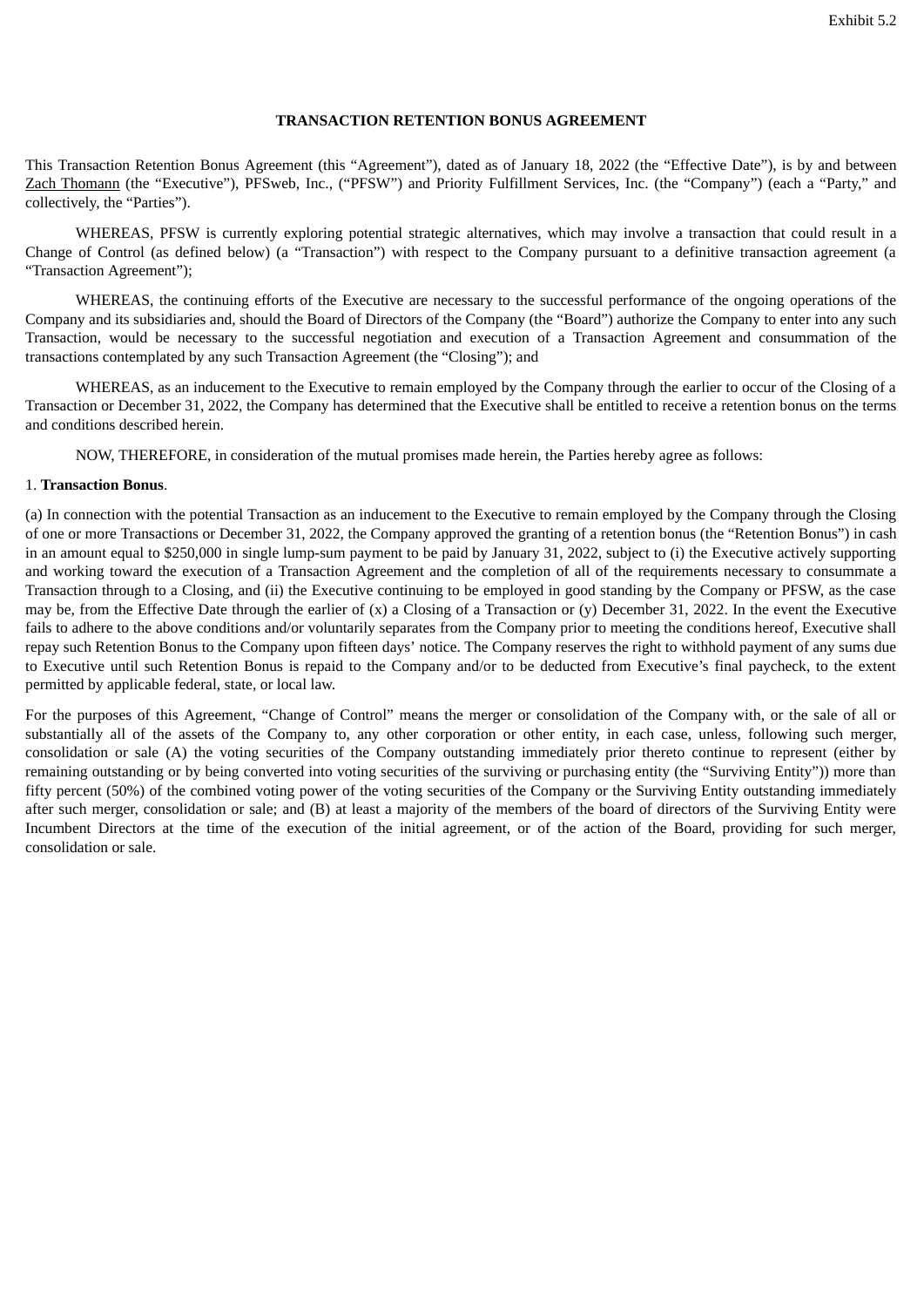2. **280G Parachute Payments**. (a) Notwithstanding any other provision of this Agreement or any other plan, arrangement or Agreement to the contrary, if any of the payments or benefits provided or to be provided by the Company or its affiliates to the Executive or for the Executive's benefit pursuant to the terms of this Agreement ("Covered Payments") constitute parachute payments ("Parachute Payments") within the meaning of Section 280G of the Internal Revenue Code of 1986, as amended (the "Code") and will be subject to the excise tax imposed under Section 4999 of the Code (or any successor provision thereto) or any interest or penalties with respect to such excise tax (collectively, the "Excise Tax"), then the Company shall pay to the Executive, no later than the time the Excise Tax is required to be paid by the Executive or withheld by the Company, an additional amount (the "Gross-up Payment") equal to the sum of the Excise Tax payable by the Executive, plus the amount necessary to put the Executive in the same after-tax position (taking into account any and all applicable federal, state, local and foreign income, employment and excise taxes (including the Excise Tax and any income and employment taxes imposed on the Gross-up Payment)) that the Executive would have been in if the Executive had not incurred any tax liability under Section 4999 of the Code.

(b) Any determination required under this Section 2, including whether any payments or benefits are Parachute Payments, shall be made by the Company in its sole discretion. The Executive shall provide the Company with such information and documents as the Company may reasonably request in order to make a determination under this Section 2. The Company's determination shall be final and binding on the Company and the Executive.

(c) In light of the uncertainty in applying Section 4999 of the Code, if it is subsequently determined that the Gross-up Payment is not sufficient to put the Executive in the same after-tax position (taking into account any and all applicable federal, state, local and foreign income, employment and excise taxes (including the Excise Tax and such taxes imposed on the Gross-up Payment)) that the Executive would have been in if the Executive had not incurred the Excise Tax, then the Company shall promptly pay to or for the benefit of the Executive such additional amounts necessary to put the Executive in the same after-tax position that the Executive would have been in if the Excise Tax had not been imposed. In the event that a written ruling of the Internal Revenue Service (the "IRS") is obtained by or on behalf of the Company or the Executive, which provides that the Executive is not required to pay, or is entitled to a refund with respect to, all or a portion of the Excise Tax, then the Executive shall reimburse the Company in an amount equal to the Gross-up Payment, less any amounts which remain payable by or are not refunded to the Executive, within fourteen (14) days of the date of the IRS determination or the date the Executive receives the refund, as applicable. The Executive and the Company shall reasonably cooperate with each other in connection with any administrative or judicial proceedings concerning the existence or amount of liability for the Excise Tax.

3. **Entire Agreement**. This Agreement contains the entire agreement between the Executive and the Company with respect to the subject matter hereof and supersedes all prior agreements, written or oral, with respect thereto.

4. **Waiver and Amendments**. This Agreement may be amended, modified, superseded, or canceled, and the terms and conditions hereof may be waived, only by a written instrument signed by the Parties or, in the case of a waiver, by the Party waiving compliance. No delay on the part of any Party in exercising any right, power or privilege hereunder shall operate as a waiver thereof, nor shall any waiver on the part of any Party of any right, power, or privilege hereunder, nor any single or partial exercise of any right, power, or privilege hereunder, preclude any other or further exercise thereof or the exercise of any other right, power or privilege hereunder.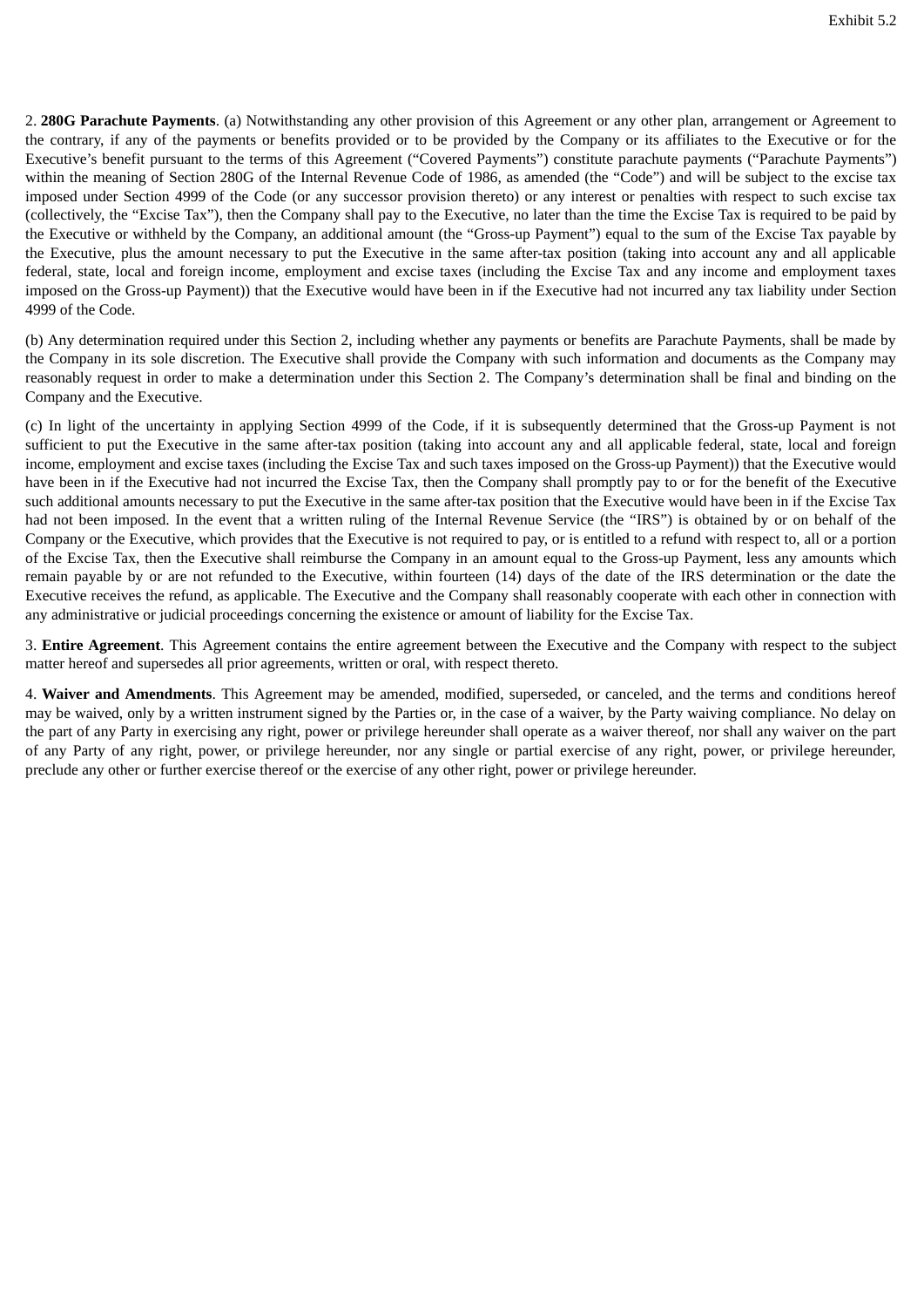5. **Governing Law; Venue**. This Agreement shall be governed and construed in accordance with the laws of the State of Texas, without regard to conflicts of laws principles thereof. All disputes arising out of or related to this Agreement shall be submitted to the state and federal courts of Texas, and the Parties irrevocably consent to such personal jurisdiction and waive all objections thereto, but do so only for the purposes of this Agreement.

6. **Counterparts**. This Agreement may be executed in counterparts, each of which shall be deemed an original but all of which shall constitute one and the same instrument.

7. **Severability**. The provisions of this Agreement shall be deemed severable and the invalidity or unenforceability of any provision shall not affect the validity or enforceability of the other provisions hereof. If any provision of this Agreement, or the application thereof to any Party or any circumstance, is invalid or unenforceable, (a) a suitable and equitable provision shall be substituted therefor in order to carry out, so far as may be valid and enforceable, the intent and purpose of such invalid or unenforceable provision and (b) the remainder of this Agreement and the application of such provision to other Parties or circumstances shall not be affected by such invalidity or unenforceability, nor shall such invalidity or unenforceability affect the validity or enforceability of such provision, or the application thereof, in any other jurisdiction.

10. **Section 409A**. This Agreement is intended to be excepted from Section 409A as installment payments made during the short-term deferral period in compliance with Treasury regulation Section 1.409A-1(b)(4). To the extent this Agreement results in "nonqualified deferred compensation" subject to Section 409A, it is expressly intended that the Agreement shall comply with the requirements of Section 409A of the Internal Revenue Code of 1986, as amended. To the extent that any provision in this Agreement is ambiguous as to its compliance with Section 409A, the provision shall be read in such a manner so that all payments hereunder shall comply with Section 409A. Notwithstanding the foregoing, the Company makes no representation that this Agreement complies with Section 409A and shall have no liability to the Executive for any failure to comply with Section 409A.

11. **Tax Withholding**. The Company shall have the right to deduct from any payment due under this Agreement, any applicable withholding taxes or other deductions required by law to be withheld with respect to such payment and to take such action as may be necessary in the opinion of the Company to satisfy all obligations for the payment of such taxes.

IN WITNESS WHEREOF, the Parties hereto, intending to be legally bound hereby, have executed this Agreement as of the day and year first above mentioned.

### **PRIORITY FULFILLMENT SERVICES, INC. EXECUTIVE**

By:\_\_\_\_\_\_\_\_\_\_\_\_\_\_\_\_\_\_\_\_\_\_\_\_\_\_\_\_\_\_\_\_\_ \_\_\_\_\_\_\_\_\_\_\_\_\_\_\_\_\_\_\_\_\_\_\_\_\_\_\_\_\_\_\_\_\_

Name: Zach Thomann

Title: Executive